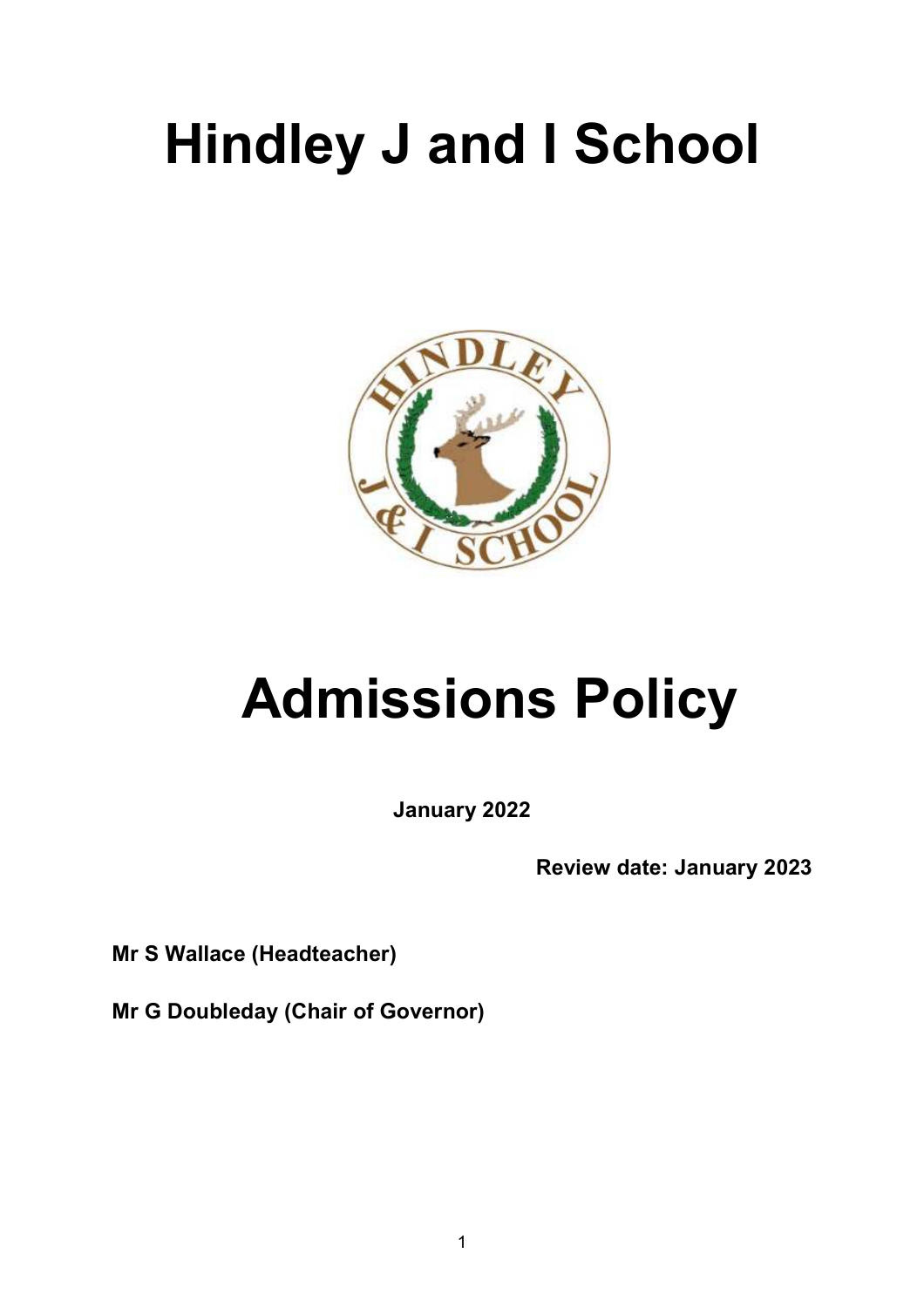### **Introduction**

Hindley Junior and Infant School is a community school. The Local Authority is the school's admission authority. The School Standards and Framework Act 1998 and the Education Act 2002 are the laws that the Local Authority (LA) must follow when dealing with admissions to schools. Wigan Council decide who will be offered places if there are more applications than the number of places available.

#### **Admission number**

Each School has an admission number. This is based on the size of the building. The admission number for Hindley Junior and Infant School is 30.

### **Admission Arrangements**

Admission arrangements include the admission number, overall procedure, practices and oversubscription criteria which are used to decide on the allocation of school places.

Admission authorities must ensure that their admission arrangements are lawful and comply with the statutory provisions of the School Admissions Code. The statutory consultation process, as stipulated in the School Admissions Code 2014, was carried out by Wigan Council to set the school's admission arrangements.

### **Oversubscription criteria**

Where a school receives more applications than places available, the following oversubscription criteria will be applied once places have first been allocated to pupils who have a statement of special educational need or education health and care plan which names the school:

1. Looked after children, previously looked after children and children who appear to the Local Authority to have been in state care outside of England and ceased to be in state care because they were adopted. Previously looked after children are children who were looked after, but ceased to be so because they were adopted (or became subject to a child arrangements order or special guardianship order). Applications for previously looked after children must be supported with appropriate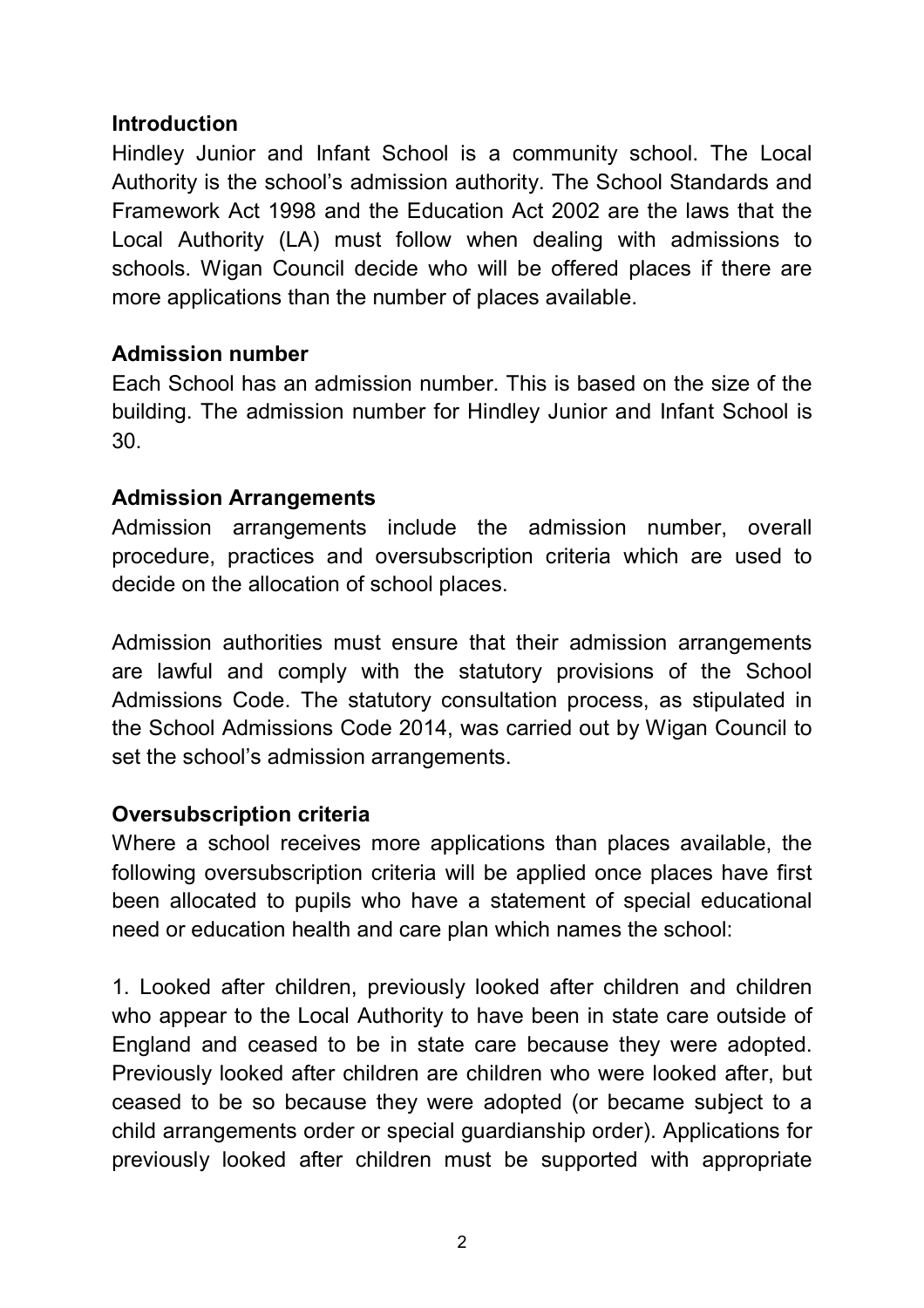evidence i.e. a copy of the adoption order, child arrangements order or special guardianship order. A child is regarded as having been in state care in a place outside of England if they were accommodated by a public authority, a religious organisation or any other provider of care whose sole purpose is to benefit society. Applications must be supported with appropriate evidence that the child has been adopted from state care.

2. Children whose older brothers or sisters attend the school and will still be there at the time of admission

3. Children who live closest to the school.

## **Tie-breaker**

If the Local Authority offers the last place available at a school to one of twins (ortriplets, or so on) the policy is to admit the other twin or triplets too. But it is not possible to do this if it would mean class sizes go above the legal limit. In this situation, the Local

Authority will offer the place that is available and the parent/carer can decide which child will take up the place. At the same time the Local Authority will tell the parent/carer which other schools could take all the children.

Occasionally, the distance from home to school is the same for more than one child (for example, if more than one child lives in the same block of flats). In these cases we will use a system to randomly pick who will be offered a place. A copy of this policy is available on request from the Local Authority.

When considering your child's application, we will use the permanent home address we have for you at the closing date for applications. If parents are separated and the child spends time at each parent's address, the address we use for admission to school is that of the main carer. We use the address of the parent who receives child benefit for this.

## **In year applications**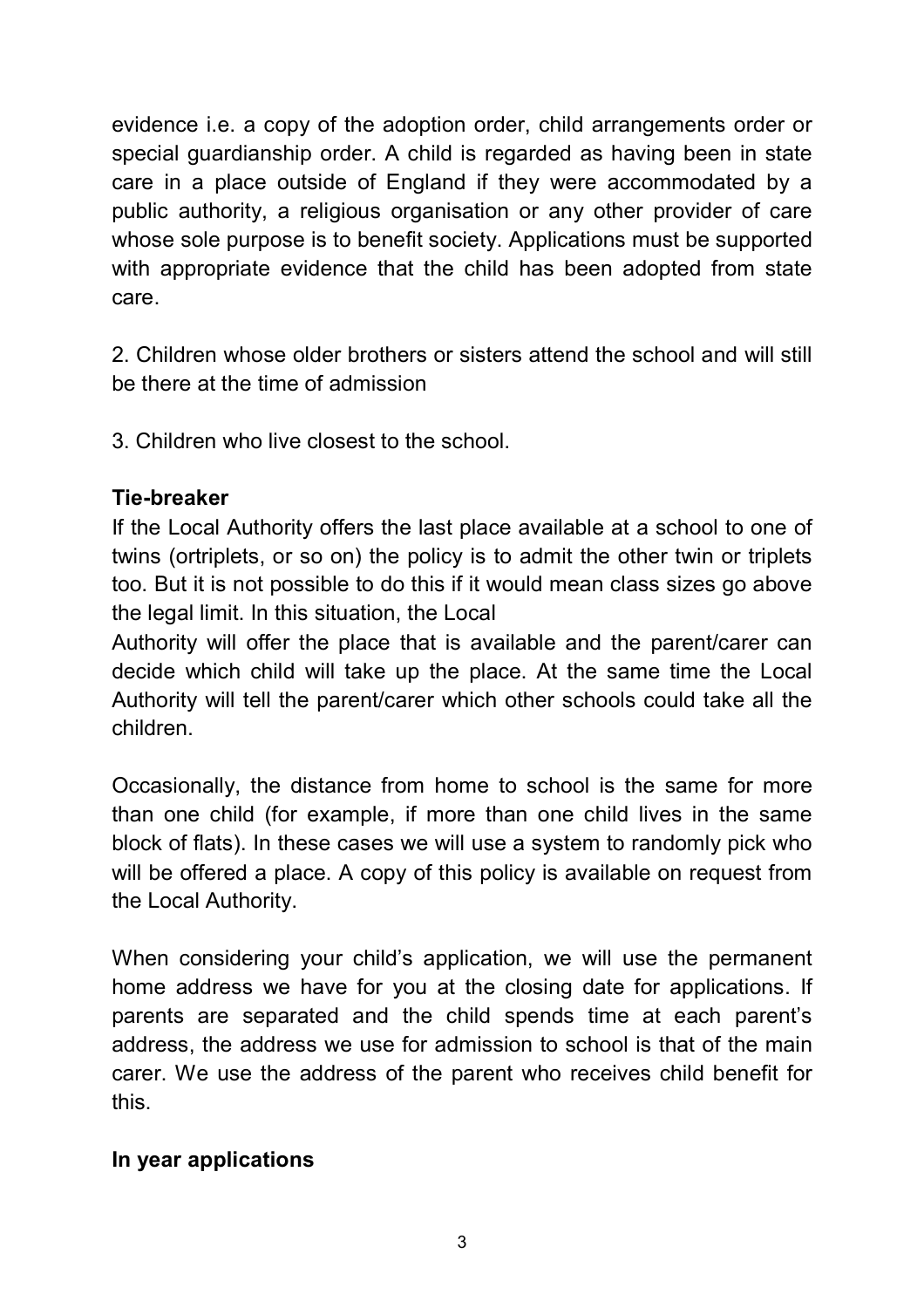Parents/carers can apply for a place for their child at any time to any school outside the normal admissions round.

Wigan Local Authority administers in year applications on behalf of the majority of Wigan schools. If we receive an in year application for a place and the number in the year group is less than the admission number we will offer a place.

If the school is full because it is already at or over its admission number, parents will be offered the right of appeal.

In exceptional circumstances, a place may be offered to an in year applicant without a school place if a school is full in accordance with the Fair Access Protocol.

## **Children refused a place at Hindley Junior and Infant School**

We must give parents a place at the school they want for their child if we can but the law says that we do not have to do this if it would cause problems for the school.

The legal phrase for this is that it would: "Prejudice the provision of efficient education or the efficient use of resources" and is in Section 86(3) of the school standards and Framework act 1998.

#### **Net capacity**

The net capacity of Hindley Junior and Infant School is 210.

#### **How pupils are organised**

**Early Years/Key Stage One:** There are three classrooms for Reception, Year 1 and Year 2. There is one teacher per class**.** None of the classes in the school are vertically grouped.

**Key Stage 2:** There are four classrooms in Key Stage 2. There is one teacher per class. None of the classes are vertically grouped.